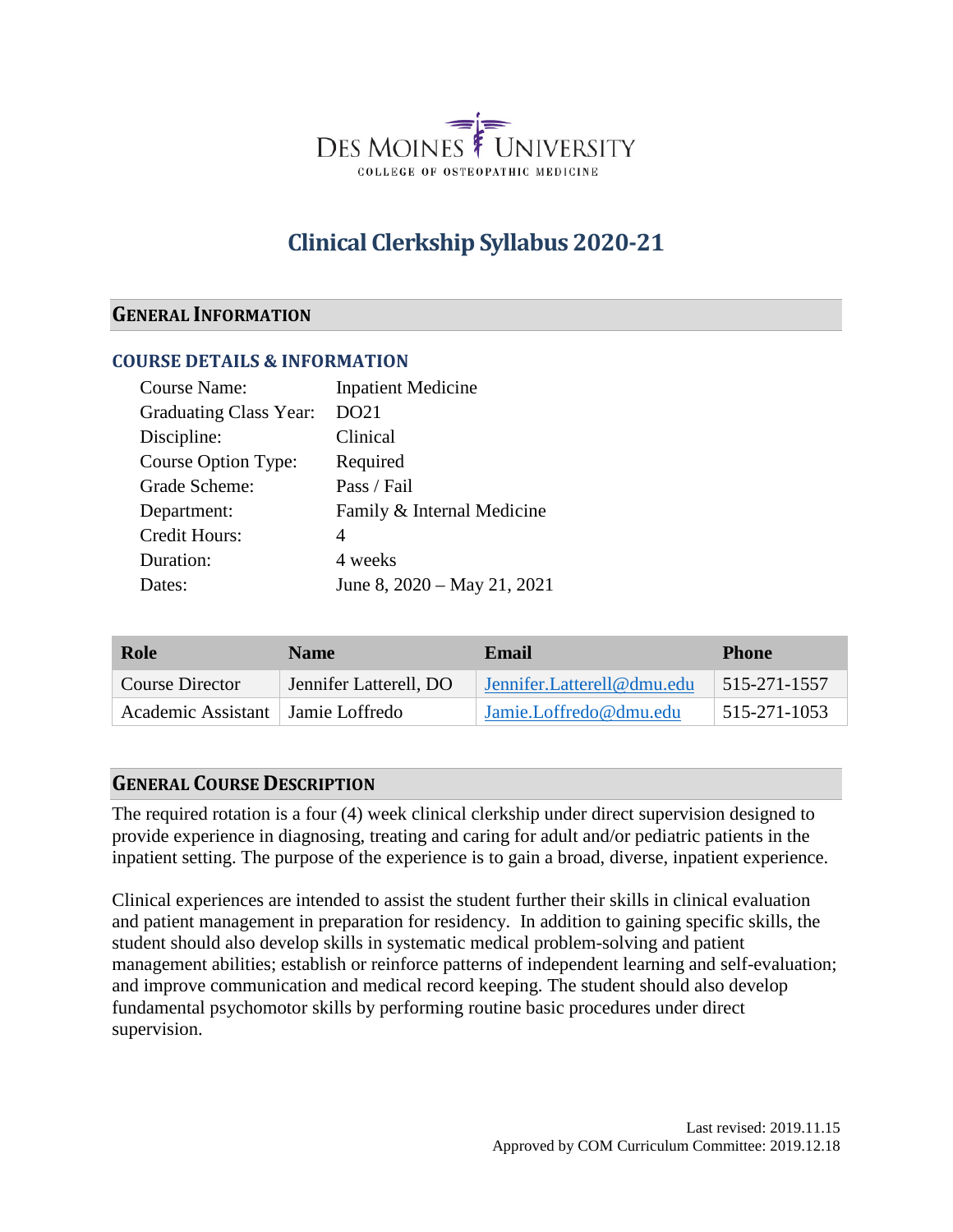The rotations allowed for this requirement are:

- ICU (SICU and CCU will not be accepted as meeting this requirement)
- Hospitalist (family medicine or internal medicine hospitalist services would count)
- Peds ICU (NICU will not be accepted as meeting this requirement)
- Peds Hospitalist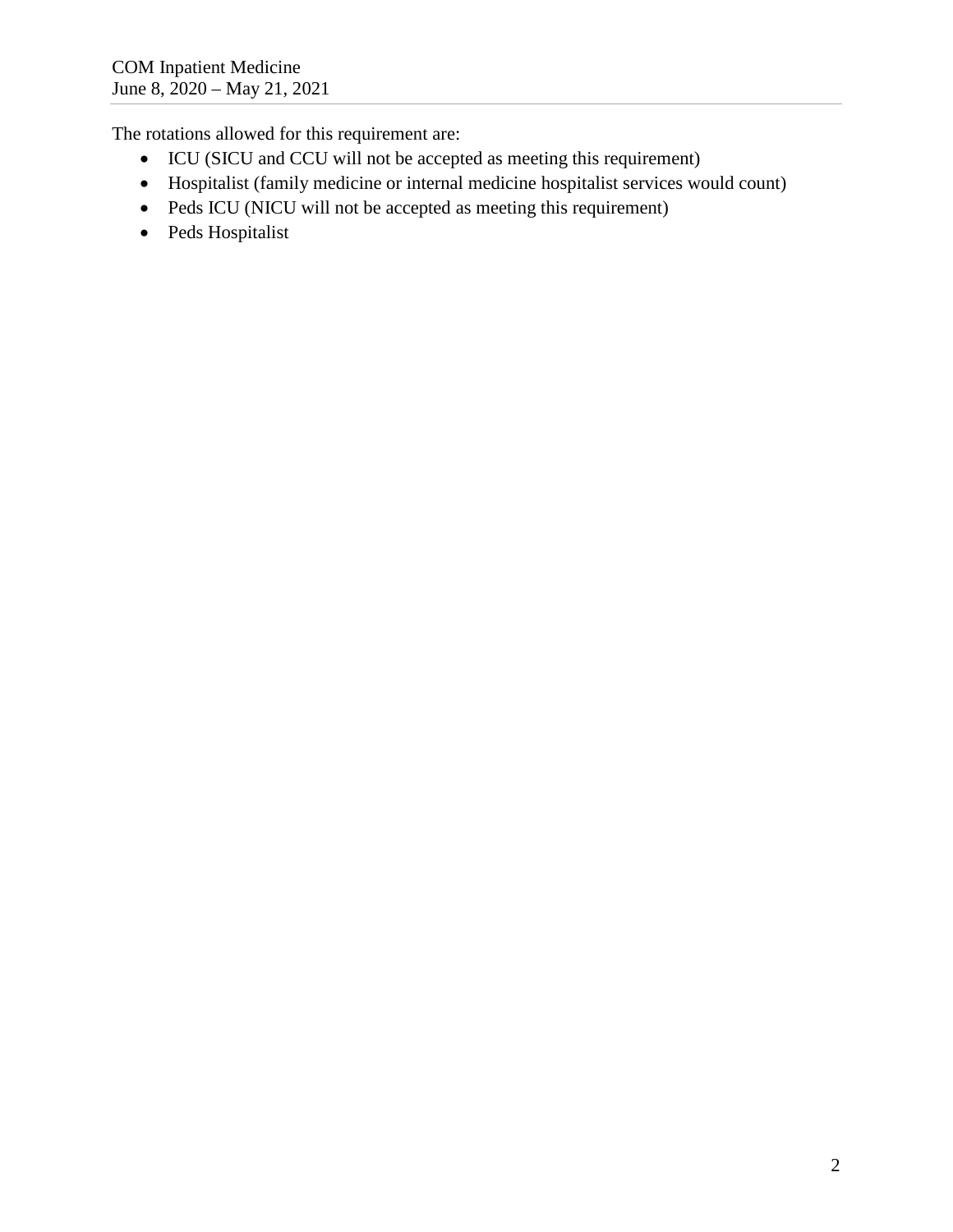# **AOA COMPETENCIES AND COURSE SCHEDULE**

The table below defines each of the seven competency domains set forth by the AOA.

| <b>AOA Core Competencies</b><br><https: core-competencies="" corecompetencyreport2012.pdf?sfvrsn="4" default-source="" docs="" www.aacom.org=""></https:> |                                                                                                                                                                                                                                                                                                                                                     |  |  |
|-----------------------------------------------------------------------------------------------------------------------------------------------------------|-----------------------------------------------------------------------------------------------------------------------------------------------------------------------------------------------------------------------------------------------------------------------------------------------------------------------------------------------------|--|--|
| I. Osteopathic Principles and<br>Practices                                                                                                                | Students will provide osteopathic care to patients that supports the promotion of health and delivery of<br>compassionate, appropriate, and effective treatment of disease based on patient information and<br>preferences, evidence-based medicine, and clinical judgment.                                                                         |  |  |
| II. Medical Knowledge                                                                                                                                     | Students will demonstrate knowledge of established and evolving biomedical, clinical, epidemiological,<br>and psychosocial/behavioral concepts and their application to patient-centered care.                                                                                                                                                      |  |  |
| III. Patient Care                                                                                                                                         | Students will demonstrate best practices in the delivery of patient-centered care with respect to data<br>gathering and documentation, determination of differential diagnoses and treatment planning,<br>implementation of clinical procedures, and the provision of clinical services consistent with health<br>promotion and disease prevention. |  |  |
| IV. Interpersonal and                                                                                                                                     | Students will demonstrate effective listening, speaking, writing, and nonverbal communication skills                                                                                                                                                                                                                                                |  |  |
| <b>Communication Skills</b>                                                                                                                               | with patients or other members of the health care and academic environment.                                                                                                                                                                                                                                                                         |  |  |
| V. Professionalism                                                                                                                                        | Students will conduct themselves with poise, courtesy, honesty and responsibility when dealing with<br>patients or other members of the health care and academic environment. Students will engage in self-care<br>and regulation in order to maintain a productive career in medicine.                                                             |  |  |
| VI. Practice-Based Learning<br>and Improvement                                                                                                            | Students will appraise, assimilate, and apply scientific evidence to the care of their patients. They will<br>engage in self-evaluation and life-long learning to ensure optimal patient outcomes.                                                                                                                                                  |  |  |
| <b>VII. Systems-Based Practice</b>                                                                                                                        | Students will demonstrate a knowledge of health care systems and the resources available to provide<br>comprehensive quality patient care and processes to deal with impediments to patient safety, quality, and<br>access to care.                                                                                                                 |  |  |

This course assesses associated AOA competencies and sub-competencies as noted in the table below.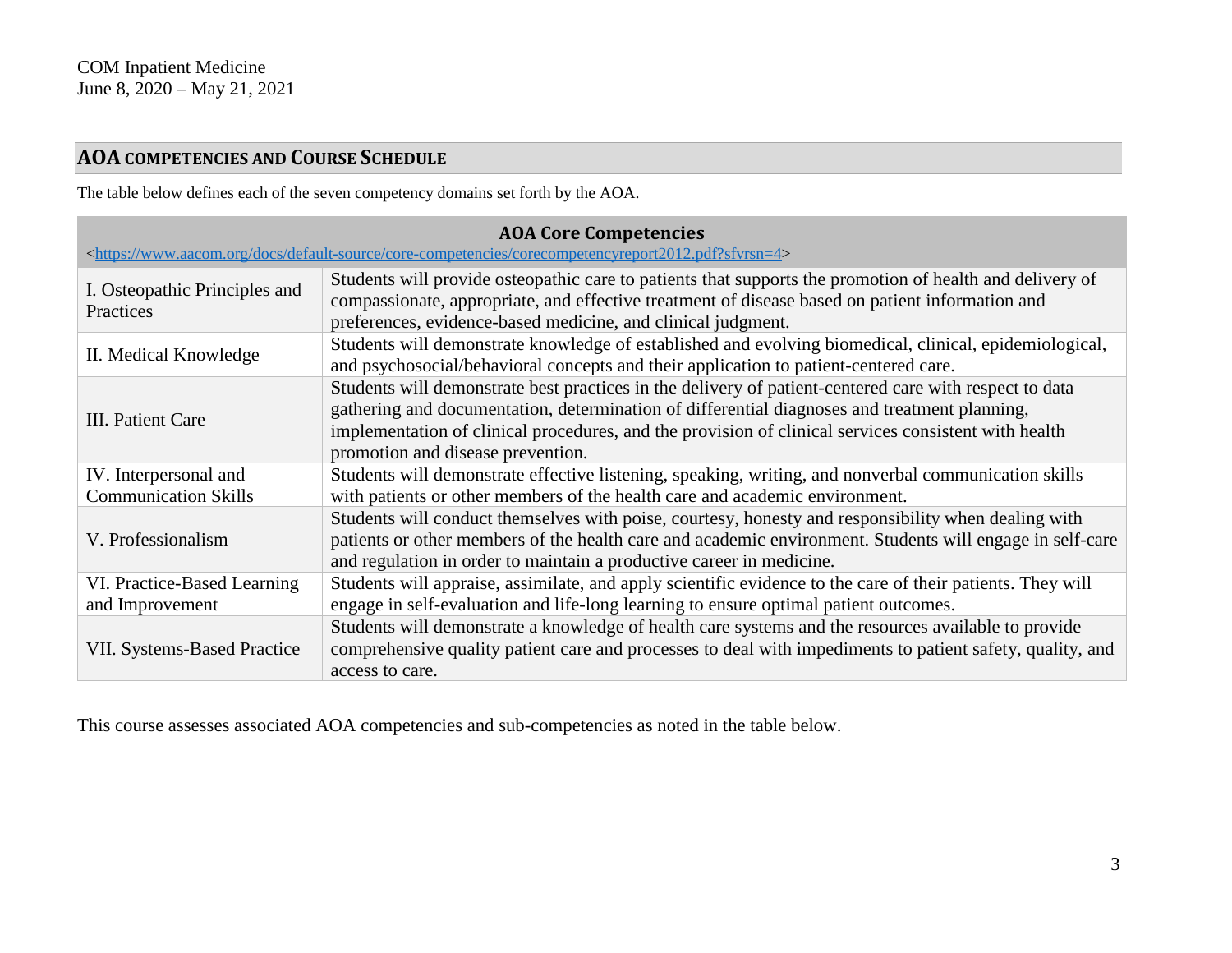# **COURSE GOALS, OUTCOMES & COMPETENCIES**

The goals of this course are to develop a general competency regarding inpatient internal medicine practice. Each student is to develop a core knowledge of general disease processes and to observe and participate in the coordination of adult or pediatric inpatient medical care.

| <b>Learning Outcome</b>                                                                     | <b>AOA/AACOM</b><br><b>Competencies</b>                                                                                                                                                                                                | <b>EPAs</b> | <b>Instructional</b><br><b>Methods</b>                                                                              | <b>Assessment Methods</b>                                                                               | <b>Resources</b>         |
|---------------------------------------------------------------------------------------------|----------------------------------------------------------------------------------------------------------------------------------------------------------------------------------------------------------------------------------------|-------------|---------------------------------------------------------------------------------------------------------------------|---------------------------------------------------------------------------------------------------------|--------------------------|
| Obtain and record an<br>appropriately complete,<br>cogent, and organized<br>medical history | I.3.a, III.1.b,<br>III.1.c, III.1.e,<br>III.1.f, III.1.h,<br>III.1.i, III.1.j,<br>III.6.a, III.6.b,<br>III.6.d, III.6.e,<br>IV.1.a, IV.1.b,<br>IV.1.c, IV.1.d,<br>IV.1.e, IV.1. $f$                                                    | 1, 6        | Clinical<br>Experience -<br>Inpatient<br>Patient<br>Presentation<br>Self-Directed<br>Learning<br><b>Ward Rounds</b> | <b>Clinical Performance</b><br>Rating/Checklist<br><b>Oral Patient</b><br>Presentation                  | Real Patient, EMR        |
| Conduct and record an<br>appropriately complete and<br>accurate physical<br>examination.    | I.2.a, I.2.b, I.2.c,<br>I.2.d, I.2.e, I.2.f,<br>I.2.g, I.2.h, I.2.i,<br>I.3.a, I.3.b,<br>I.3.c.1, I.3.c.2,<br>I.3.d, I.3.e, I.3.f,<br>I.3.g, I.3.g.1,<br>I.3.h, I.3.i, I.3.j,<br>I.4.d, I.5.a, I.5.b,<br>I.5.c, I.6.e, I.7.b,<br>I.7.d | 1, 6        | Clinical<br>Experience -<br>Inpatient<br>Self-Directed<br>Learning<br><b>Ward Rounds</b>                            | <b>Clinical Performance</b><br>Rating/Checklist<br><b>Oral Patient</b><br>Presentation                  | <b>Real Patient, EMR</b> |
| Collaborate with other<br>health care professionals to<br>provide patient-centered<br>care  | I.4.g, II.3.a, II.3.c,<br>II.3.d, III.1.g,<br>III.1.k, III.2.a,<br>III.2.b, III.2.c,<br>III.6.e, IV.1.b                                                                                                                                | 6, 8, 9     | Clinical<br>Experience -<br>Inpatient<br>Patient<br>Presentation<br>Self-Directed                                   | <b>Clinical Performance</b><br>Rating/Checklist<br>Exam - Nationally<br>Normed/Standardized,<br>Subject | <b>Real Patient, EMR</b> |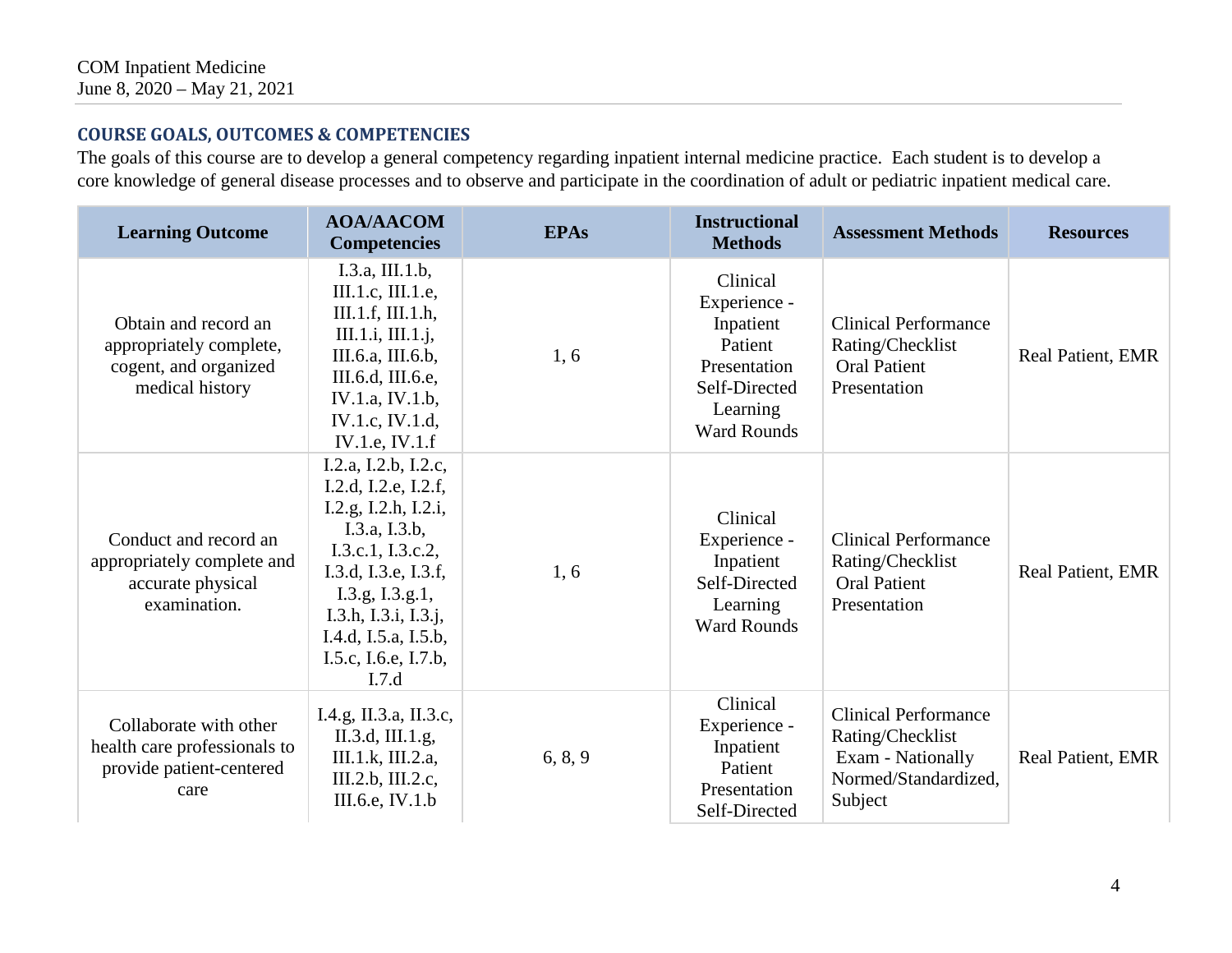| <b>Learning Outcome</b>                                                                                                               | <b>AOA/AACOM</b><br><b>Competencies</b>                                                                                   | <b>EPAs</b> | <b>Instructional</b><br><b>Methods</b>                                                                              | <b>Assessment Methods</b>                                                                                                                      | <b>Resources</b>         |
|---------------------------------------------------------------------------------------------------------------------------------------|---------------------------------------------------------------------------------------------------------------------------|-------------|---------------------------------------------------------------------------------------------------------------------|------------------------------------------------------------------------------------------------------------------------------------------------|--------------------------|
|                                                                                                                                       |                                                                                                                           |             | Learning<br><b>Ward Rounds</b>                                                                                      | <b>Oral Patient</b><br>Presentation                                                                                                            |                          |
| Formulate an appropriate<br>plan for confirming the<br>diagnosis.                                                                     | I.4.c, I.4.e, I.4.h,<br>I.4.i, V.5.e,<br>VI.4.a, VI.4.c,<br>VI.4.d, VII.3.b                                               | 2, 10       | Clinical<br>Experience -<br>Inpatient<br>Patient<br>Presentation<br>Self-Directed<br>Learning<br><b>Ward Rounds</b> | <b>Clinical Performance</b><br>Rating/Checklist<br>Exam - Nationally<br>Normed/Standardized,<br>Subject<br><b>Oral Patient</b><br>Presentation | Real Patient, EMR        |
| Formulate an appropriate<br>initial and ongoing<br>treatment program taking<br>into account the urgency of<br>the patient's problems. | I.2.a, I.2.c, III.4.g,<br>III.4.h, III.4.i,<br>III.4.j, III.4.k,<br>III.4.1, IV.1.h,<br>IV.2.g, IV.2.h,<br>V.1.e, VII.5.a | 3, 10       | Clinical<br>Experience -<br>Inpatient<br>Patient<br>Presentation<br>Self-Directed<br>Learning<br><b>Ward Rounds</b> | <b>Clinical Performance</b><br>Rating/Checklist<br>Exam - Nationally<br>Normed/Standardized.<br>Subject<br><b>Oral Patient</b><br>Presentation | <b>Real Patient, EMR</b> |
| Use knowledge of the<br>pathophysiology of signs<br>and symptoms to establish<br>clinical correlation with<br>disease processes.      | II.2.a, II.2.b,<br>II.2.c, II.2.d,<br>II.3.a, II.3.b,<br>II.3.c, II.3.d,<br>II.3.e, II.3.f, II.3.g                        | 2, 3, 10    | Clinical<br>Experience -<br>Inpatient<br>Patient<br>Presentation<br>Self-Directed<br>Learning<br><b>Ward Rounds</b> | Exam - Nationally<br>Normed/Standardized,<br>Subject                                                                                           | <b>Real Patient, EMR</b> |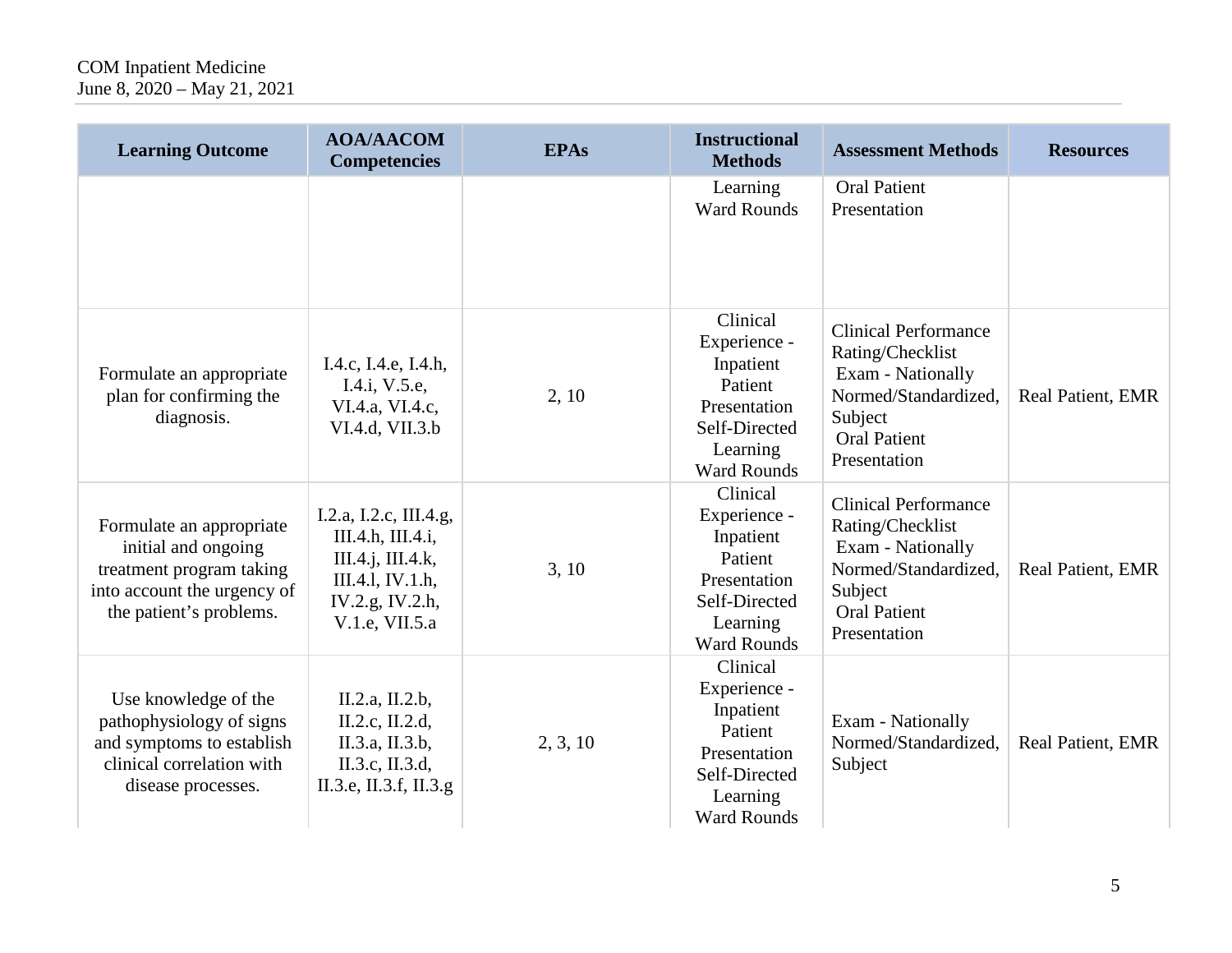#### COM Inpatient Medicine June 8, 2020 – May 21, 2021

| <b>Learning Outcome</b>                                                                                                                     | <b>AOA/AACOM</b><br><b>Competencies</b>                                                                                                                                  | <b>EPAs</b>  | <b>Instructional</b><br><b>Methods</b>                                                                              | <b>Assessment Methods</b>                                                                               | <b>Resources</b>         |
|---------------------------------------------------------------------------------------------------------------------------------------------|--------------------------------------------------------------------------------------------------------------------------------------------------------------------------|--------------|---------------------------------------------------------------------------------------------------------------------|---------------------------------------------------------------------------------------------------------|--------------------------|
| Use information from texts.<br>syllabi, and journals to<br>study general topics related<br>to patient's problems.                           | II.2.d, III.4.a,<br>III.4.b, VI.2.b,<br>VI.2.c, VI.4.c                                                                                                                   | 7            | Clinical<br>Experience -<br>Inpatient<br>Self-Directed<br>Learning<br><b>Ward Rounds</b>                            | <b>Oral Patient</b><br>Presentation<br>Participation                                                    |                          |
| Record patient progress in<br>the medical record; and<br>make a verbal report to the<br>health care team in a clear<br>and succinct manner. | II.3.a, III.2.a,<br>III.4.a, III.4.b,<br>III.4.d, III.4.e,<br>III.4.f, III.4.g,<br>III.4.i                                                                               | 2, 5         | Clinical<br>Experience -<br>Inpatient<br>Patient<br>Presentation<br><b>Ward Rounds</b>                              | <b>Clinical Performance</b><br>Rating/Checklist<br><b>Oral Patient</b><br>Presentation<br>Participation | Real Patient, EMR        |
| Communicate in a<br>respectful, effective,<br>efficient, and educational<br>manner with patients and<br>their families.                     | IV.1.a, IV.1.b,<br>IV.1.c, IV.1.d,<br>IV.1.e, IV.1.f,<br>IV.1.g, IV.1.h,<br>IV.1.i, IV.1.j,<br>IV.1.k, IV.1.l,<br>IV.1.m, IV.1.n                                         | 4, 10        | Clinical<br>Experience -<br>Inpatient<br>Patient<br>Presentation<br><b>Ward Rounds</b>                              | <b>Clinical Performance</b><br>Rating/Checklist<br><b>Oral Patient</b><br>Presentation                  | <b>Real Patient, EMR</b> |
| Order and appropriately<br>interpret the results of<br>commonly used diagnostic<br>procedures.                                              | I.1.c, I.6.e, III.1.k,<br>III.3.a, III.3.b,<br>III.3.c, III.3.d,<br>III.3.e, III.3.f,<br>III.3.g, III.3.h,<br>III.3.i, III.3.j,<br>III.3.k, III.3.l,<br>III.4.c, III.4.d | 3, 4, 11, 12 | Clinical<br>Experience -<br>Inpatient<br>Patient<br>Presentation<br>Self-Directed<br>Learning<br><b>Ward Rounds</b> | <b>Clinical Performance</b><br>Rating/Checklist<br>Exam - Nationally<br>Normed/Standardized,<br>Subject | Real Patient, EMR        |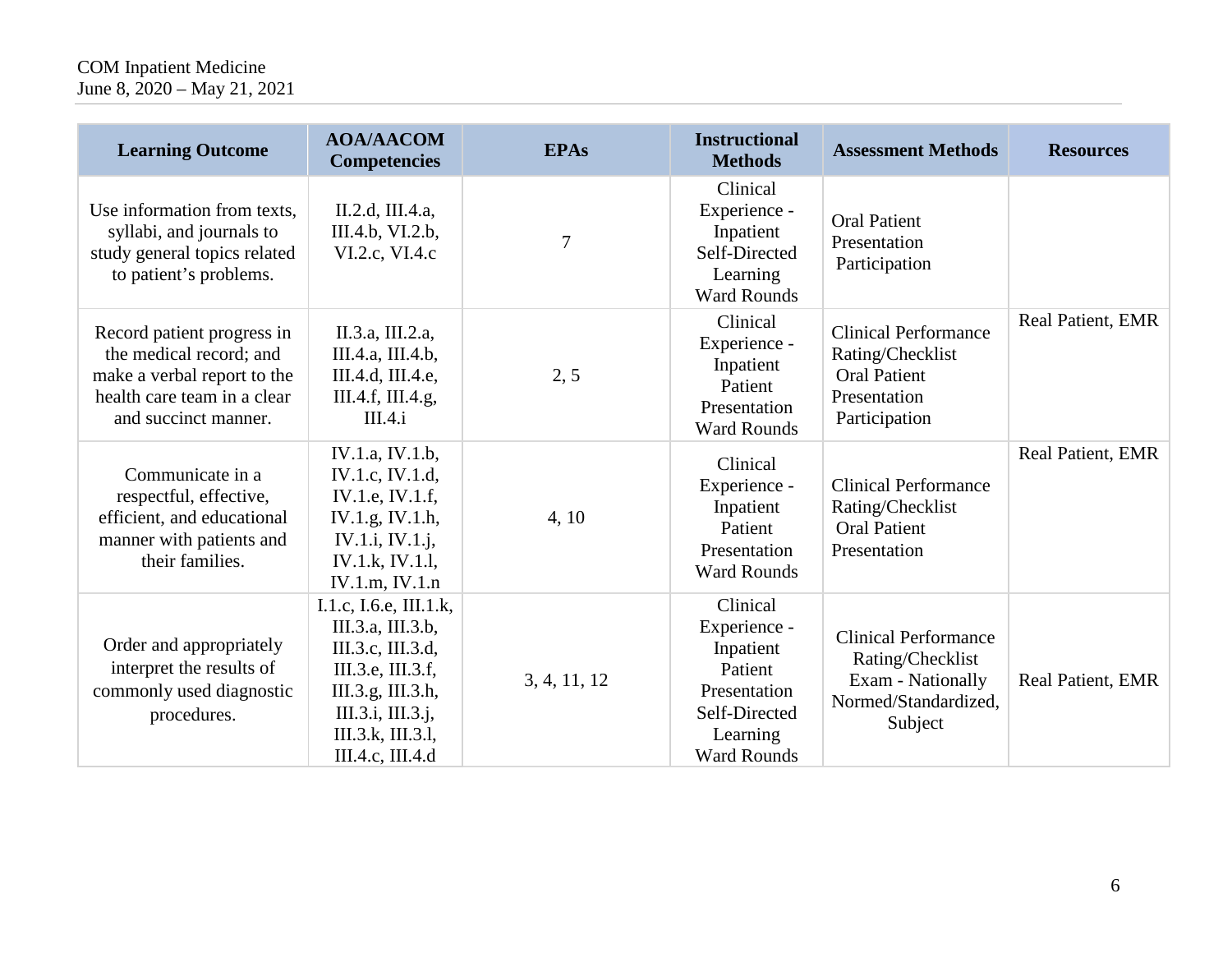# *Content Mapping:*

| <b>Organ System</b>        |
|----------------------------|
| Cardiovascular             |
| Digestive                  |
| Endocrine                  |
| Hematologic                |
| Immune                     |
| Integumentary              |
| Lymphatic                  |
| Musculoskeletal            |
| Nervous, including sensory |
| Respiratory                |
| Urinary/Excretory          |
|                            |
|                            |
|                            |
|                            |

# **Scientific Understanding of Health & Disease Mechanisms** Anatomy – normal/abnormal

Behavioral Health – normal/abnormal Biochemistry – normal/abnormal Cell & Tissue Biology – normal/abnormal Genetics – normal/abnormal  $Immunology-normal/abnormal$ Microbiology – normal/abnormal Molecular & Cell Biology – normal/abnormal Neurology – normal/abnormal Osteopathic principles – normal, homeostasis Osteopathic principles – somatic  $&$  visceral dysfunction Pathology Pharmacology – normal/abnormal Physiology – normal/abnormal Psychiatry – normal/abnormal

#### **Health Care Delivery**

| <b>Biostatistics</b>                                               |
|--------------------------------------------------------------------|
| Examination & Recognition (includes neuro<br>musculoskeletal exam) |
| Gathering patient information                                      |
| Health care system overview                                        |
| Information management & technology                                |
| Medical ethics & medical professionalism                           |
| Physician-patient communication                                    |
| Population-based care                                              |
| Practice management                                                |
| Teamwork & collaboration                                           |
|                                                                    |
|                                                                    |
|                                                                    |
|                                                                    |
|                                                                    |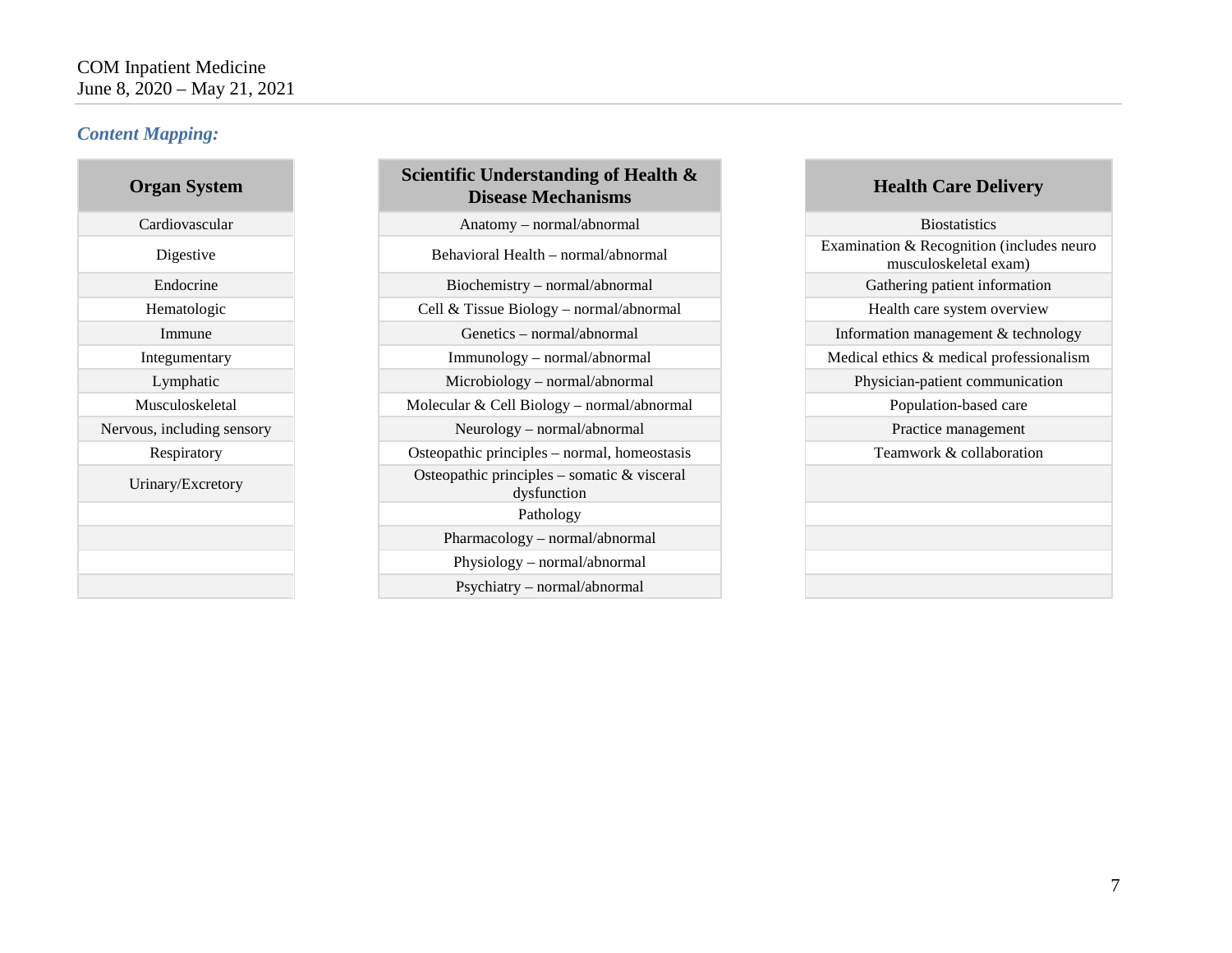#### COM Inpatient Medicine June 8, 2020 – May 21, 2021

*Patient Conditions:* To ensure a comparable and quality experience while on clerkship, rotations may have a list of patient conditions and procedures that students must encounter during the experience. Students document exposure to these conditions and procedures through patient encounter logging (please see case log section below). If a student does not meet the minimum exposure to a condition or procedure, an assignment in the form of a video, module, or reading assignment will be available to the student. Below are the patient conditions for this rotation:

# **Patient Condition / Clinical Diagnoses**

| Asthma/Chronic Obstructive Pulmonary Disease* |
|-----------------------------------------------|
| Cardiac/Ischemic disease*                     |
| Congestive Heart Failure*                     |
| Depression*                                   |
| Diabetes/DKA*                                 |
| Gastroenteritis*                              |
| Hepatic cirrhosis*                            |
| Hypertension*                                 |
| Pneumonia*                                    |
| Renal Failure*                                |
| Substance-related and addictive disorders*    |
| Genitourinary Tract Infection*                |
| <b>Bowel Obstruction</b>                      |
| Sepsis                                        |
|                                               |
|                                               |
|                                               |

\*Indicates a core, peer-reviewed diagnosis

| <b>Procedure</b>                  |  |
|-----------------------------------|--|
| Central Line Placement            |  |
| Lumbar Puncture                   |  |
| <b>Thoracentesis</b>              |  |
| <b>EKG</b> Interpretation         |  |
| X-ray Interpretation              |  |
| Arterial Blood Gas Interpretation |  |
| Paracentesis                      |  |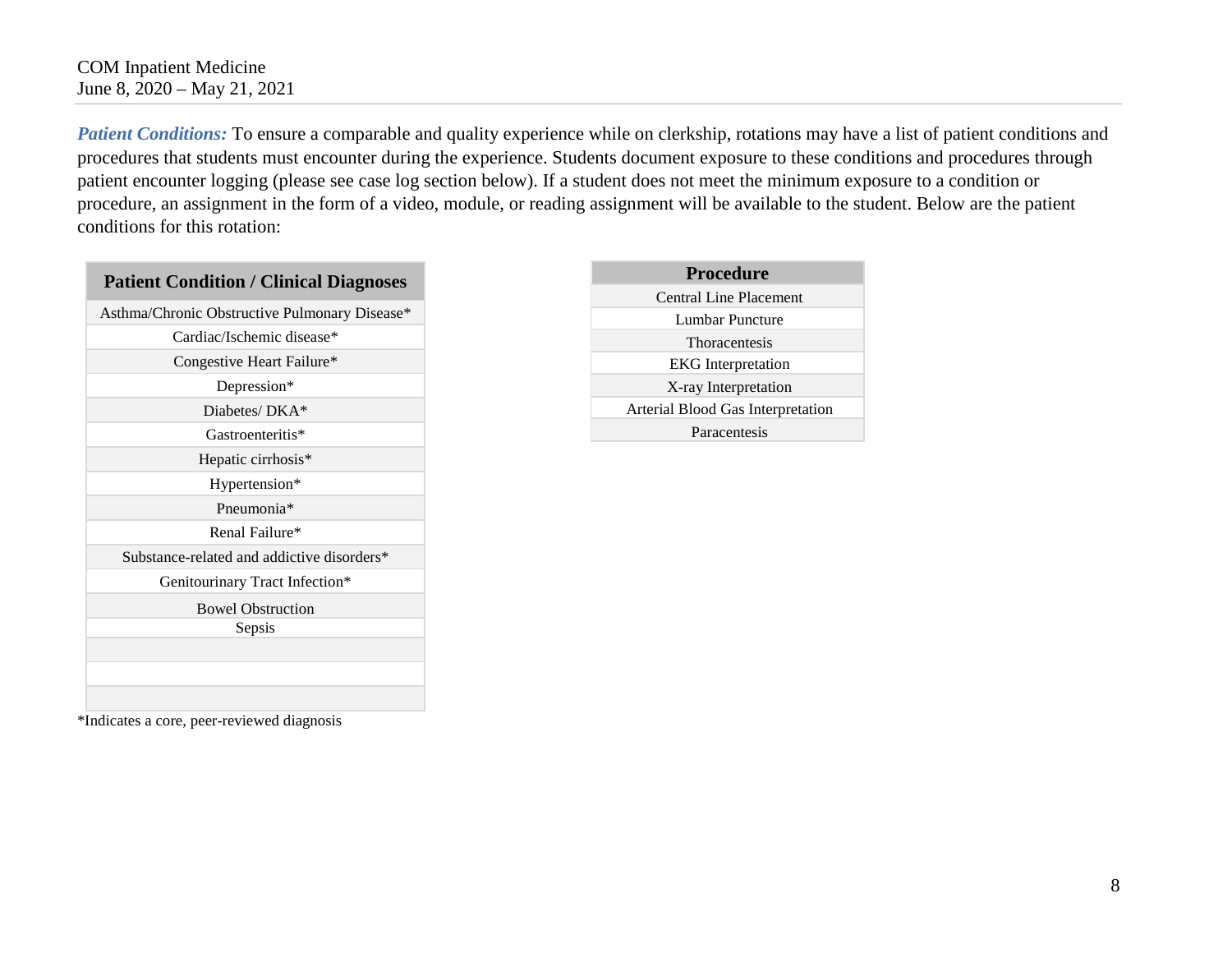# **STUDENT RESPONSIBILITIES**

#### **Formative Assessment**

Students are required to request mid-rotation feedback from their preceptor and implement at least one of the suggested changes. At the conclusion of the rotation, the student will be required to write a short summary of what change they made and how it enhanced their education. This will occur on the site evaluation and is required for passing the rotation. Students who encounter barriers in obtaining their mid-rotation feedback should notify the clerkship director within one week.

# **Case Logs**

One of the mechanisms for monitoring a student's progress, patient load, rotation experience and competency achievement is through the student's case logs.

Students on every clinical rotation are expected to:

- Complete a daily log of all patient encounters
	- o Each patient encounter requires a diagnosis
	- o Students must ensure the accuracy of the data, including the rotation name. Entering logs under the incorrect rotation name, for instance, is considered as being in non-compliance with the case log policy.
- Students are required to log all patient encounters. If a student is on a low volume rotation, which is defined as less than 15 encounters per week, their clerkship coordinator should be notified by the halfway point of the rotation.
- Students must log non-clinical activities such as residency interviews, board exams, research, didactic activities and absences.
- If internet access is limited, such as while on an international rotation, paper logs must be submitted within 7 days of the end of the rotation. Logs may be submitted either in person or scanned and provided via email.
- Prompt entry of patient encounters is required. Entries must be entered within seven days of the encounter.
- Students not in compliance with the case log policy will be sent a warning letter for each incidence of non-compliance. The second incident of non-compliance will result in a referral to APC for professional concerns. In addition, students not in compliance with the case log policy will not be eligible for high pass or honors for that rotation.
- Students that have technical difficulties submitting logs may contact the Help Desk at 515-271-1522 for assistance. Students must also notify their clerkship coordinator of logging difficulties.

# **Site and Preceptor Evaluation**

Students are required to complete the site evaluation by the Monday morning after the rotation ends.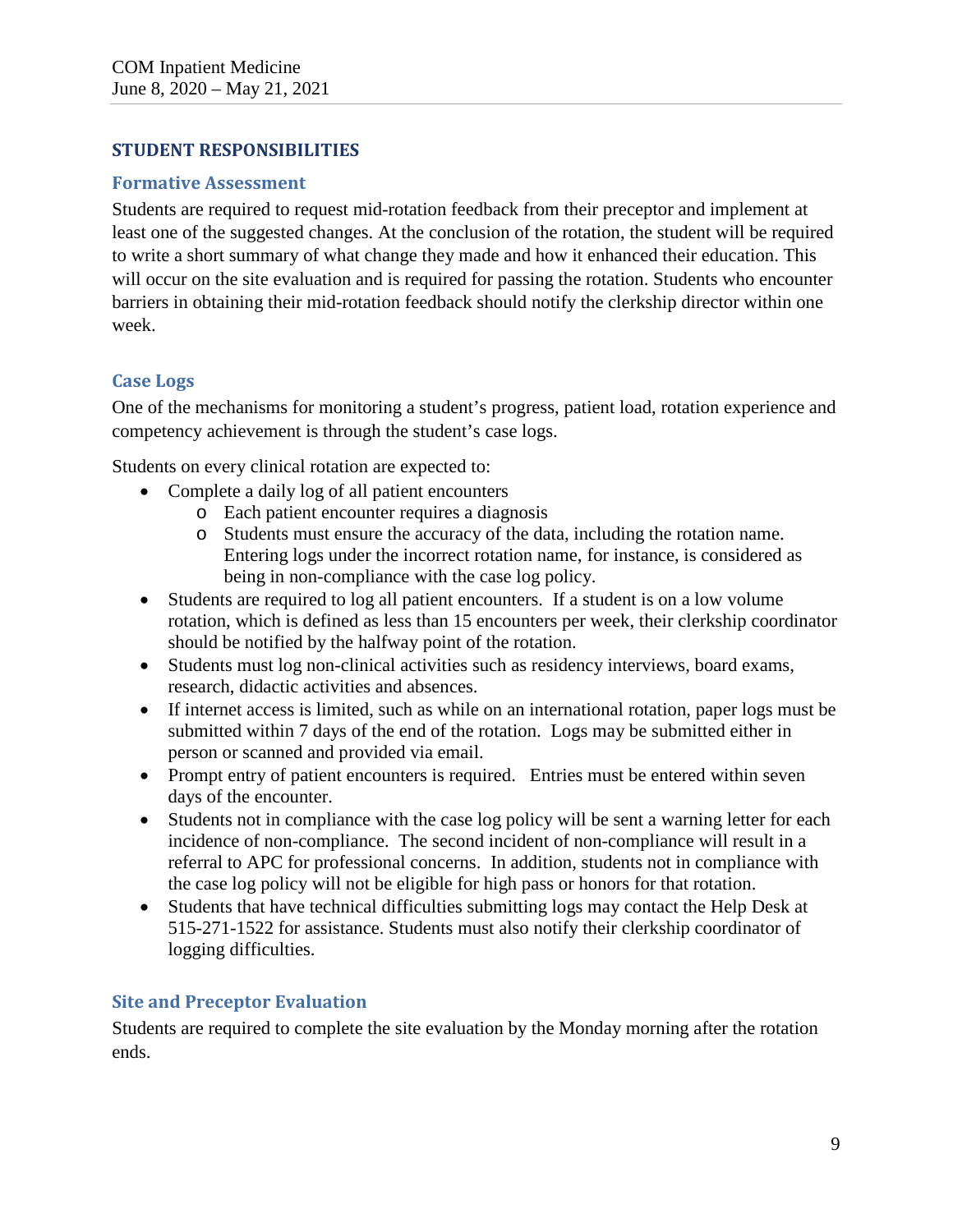# **Required Reading**

If completing an internal medicine or ICU rotation, read from one of the required texts on the following diagnoses:

- COPD exacerbation, also read Chapters 2-5 in the Global Initiative for Chronic Obstructive Lung Disease 2019 Report
- Septic shock, also read Rhodes, et al's Surviving Sepsis Campaign
- Diabetic Ketoacidosis, also read Westerberg
- Asthma Exacerbation, also read Global Initiative for Asthma
- Acute Pancreatitis
- Acute GI Bleed
- Congestive Heart Failure
- Pneumonia
- Cellulitis

If completing a PICU or pediatric hospitalist rotation, read from Harriet Lane on the following diagnoses:

- Diabetic Ketoacidosis, also read Wolfsdorf, et al.
- Managing fluids and rehydration
- Asthma Exacerbation, also read Global Initiative for Asthma
- Bronchiolitis, also read Ralston, et al.

# **RESOURCES REQUIRED FOR LEARNING**

### **Required Textbooks and eResources**

If completing an adult medicine or ICU rotation:

- Kasper, et al (eds), *Harrison's Principles of Internal Medicine, 20th Ed.,* August 13, 2018 OR Goldman, et al (eds), *Goldman-Cecil Medicine, 26th Ed.,* Elsevier, September 26, 2019.
	- AND, all the following
- Gilbert, David, MD, et al, *Sanford Guide to Antimicrobial Therapy* 2019. Could choose print, online, or mobile editions.
- *Global Initiative for Chronic Obstructive Lung Disease: Pocket Guide to the Diagnosis, Management, and Prevention of Chronic Obstructive Pulmonary Disease*, 2019 Report. [https://goldcopd.org/wp-content/uploads/2018/11/GOLD-2019-POCKET-GUIDE-](https://goldcopd.org/wp-content/uploads/2018/11/GOLD-2019-POCKET-GUIDE-FINAL_WMS.pdf)[FINAL\\_WMS.pdf](https://goldcopd.org/wp-content/uploads/2018/11/GOLD-2019-POCKET-GUIDE-FINAL_WMS.pdf)
- Rhodes, Andrew, et al. (2017). *Surviving Sepsis Campaign: International Guidelines for Management of Sepsis and Septic Shock: 2016*. Critical Care Medicine: 45(3) p 486-552, doi: 10.1097/CCM.0000000000002255 https://journals.lww.com/ccmjournal/Fulltext/2017/03000/Surviving Sepsis Campaign [\\_\\_International.15.aspx](https://journals.lww.com/ccmjournal/Fulltext/2017/03000/Surviving_Sepsis_Campaign___International.15.aspx)
- *Global Initiative for Asthma: Pocket Guide for Asthma Management and Prevention* 2019 Report [https://ginasthma.org/wp-content/uploads/2019/04/GINA-2019-main-](https://ginasthma.org/wp-content/uploads/2019/04/GINA-2019-main-Pocket-Guide-wms.pdf)[Pocket-Guide-wms.pdf](https://ginasthma.org/wp-content/uploads/2019/04/GINA-2019-main-Pocket-Guide-wms.pdf)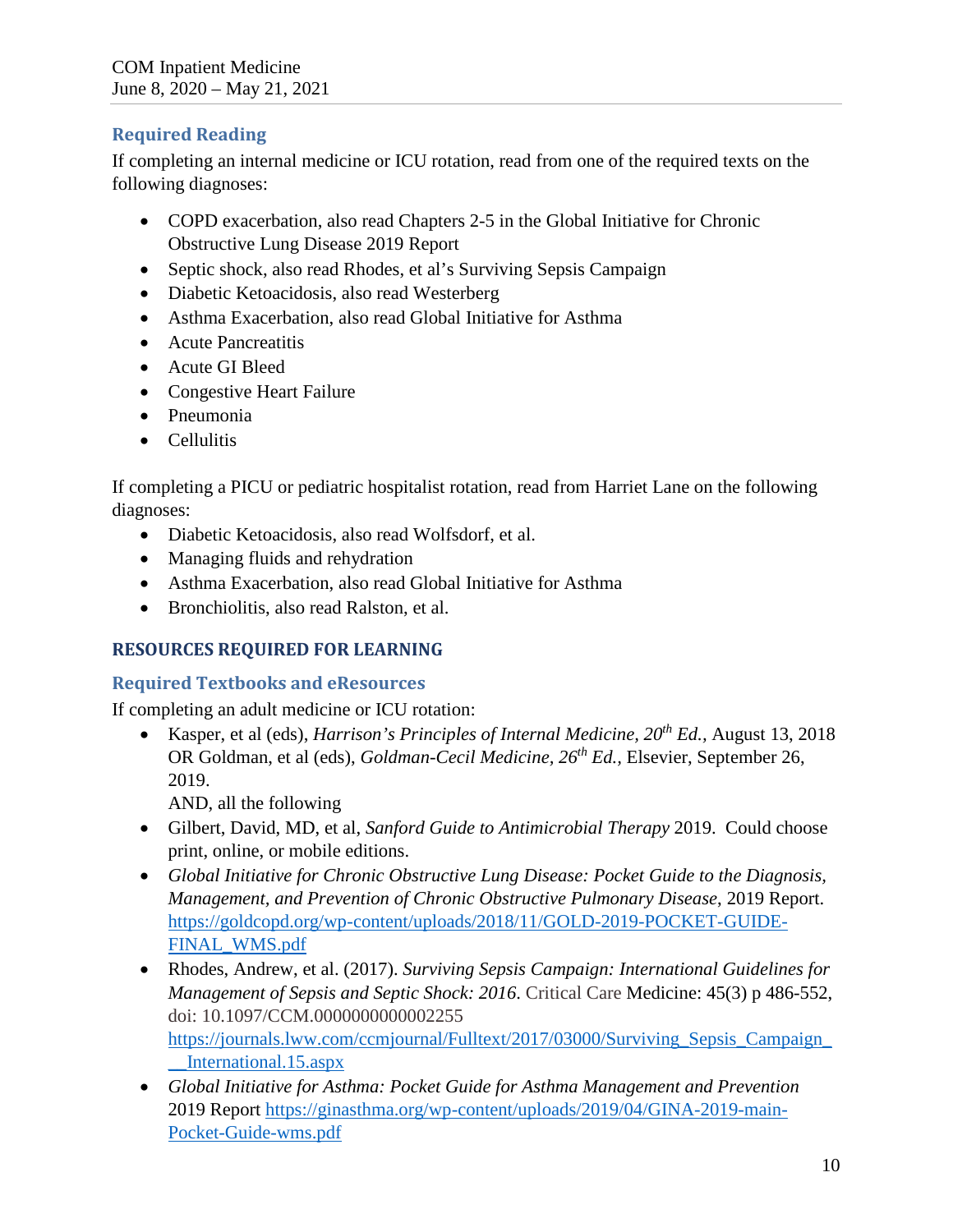• Westerberg, D. P. (2013). *Diabetic Ketoacidosis: Evaluation and Management.* American Family Physician. 87(5) p 337-346 <https://www.aafp.org/afp/2013/0301/p337.html>

If completing a pediatric hospitalist or PICU rotation:

- Lauren Kahl, MD and Helen K. Hughes, MD, MPH, *The Harriet Lane Handbook*, 21st Edition, May 16, 2017.
- Gilbert, David, MD, et al, *Sanford Guide to Antimicrobial Therapy* 2019. Could choose print, online, or mobile editions.
- Wolfsdorf JI, Glaser N, Agus M, et al. *ISPAD Clinical Practice Consensus Guidelines 2018: Diabetic ketoacidosis and the hyperglycemic hyperosmolar state*. Pediatric Diabetes. 2018;19(Suppl. 27):155–177. https://doi. org/10.1111/pedi.12701 [https://cdn.ymaws.com/www.ispad.org/resource/resmgr/consensus\\_guidelines\\_2018\\_/11.](https://cdn.ymaws.com/www.ispad.org/resource/resmgr/consensus_guidelines_2018_/11.diabetic_ketoacidosis_and.pdf) [diabetic\\_ketoacidosis\\_and.pdf](https://cdn.ymaws.com/www.ispad.org/resource/resmgr/consensus_guidelines_2018_/11.diabetic_ketoacidosis_and.pdf) Global Initiative for Asthma: Pocket Guide for Asthma Management and Prevention 2019 Report [https://ginasthma.org/wp](https://ginasthma.org/wp-content/uploads/2019/04/GINA-2019-main-Pocket-Guide-wms.pdf)[content/uploads/2019/04/GINA-2019-main-Pocket-Guide-wms.pdf](https://ginasthma.org/wp-content/uploads/2019/04/GINA-2019-main-Pocket-Guide-wms.pdf)
- Ralston, S. L, et al. (2019). *Clinical Practice Guideline: The Diagnosis, Management, and Prevention of Bronchiolitis*. Pediatrics. doi:10.1542/peds.2014-2742 <https://pediatrics.aappublications.org/content/pediatrics/134/5/e1474.full.pdf>

## **Recommended Textbooks/eResources**

All resources below are available through library section of Pulse

# **EVIDENCE-BASED MEDICINE:**

- *[Cochrane Library for Evidence-Based Medicine](https://www.cochranelibrary.com/)***-** The Cochrane Library contains highquality, independent evidence to inform healthcare decision-making.
- *UpToDate*<sup>®</sup>- an evidence-based knowledge system authored by physicians to help clinicians make the right decisions at the point of care. All UpToDate content is written and edited by a global community of 4,800 physicians, world-renowned experts in their specialties.
- *[Lexicomp Online](https://login.dmu.idm.oclc.org/login)* a drug resource, available through the UpToDate<sup>®</sup>

### **ELECTRONIC TEXTS:**

- *Goldman-Cecil Medicine* **-** Library Catalog
- *Harrison's Principles of Internal Medicine* **-** Library Catalog
- *Current Medical Diagnosis and Treatment 2017* Library Catalog
- *eJournals - Full Text Finder*
- *Primer to the Internal Medicine Clerkship* [http://library.dmu.edu/record=b1094430~S0](http://library.dmu.edu/record=b1094430%7ES0)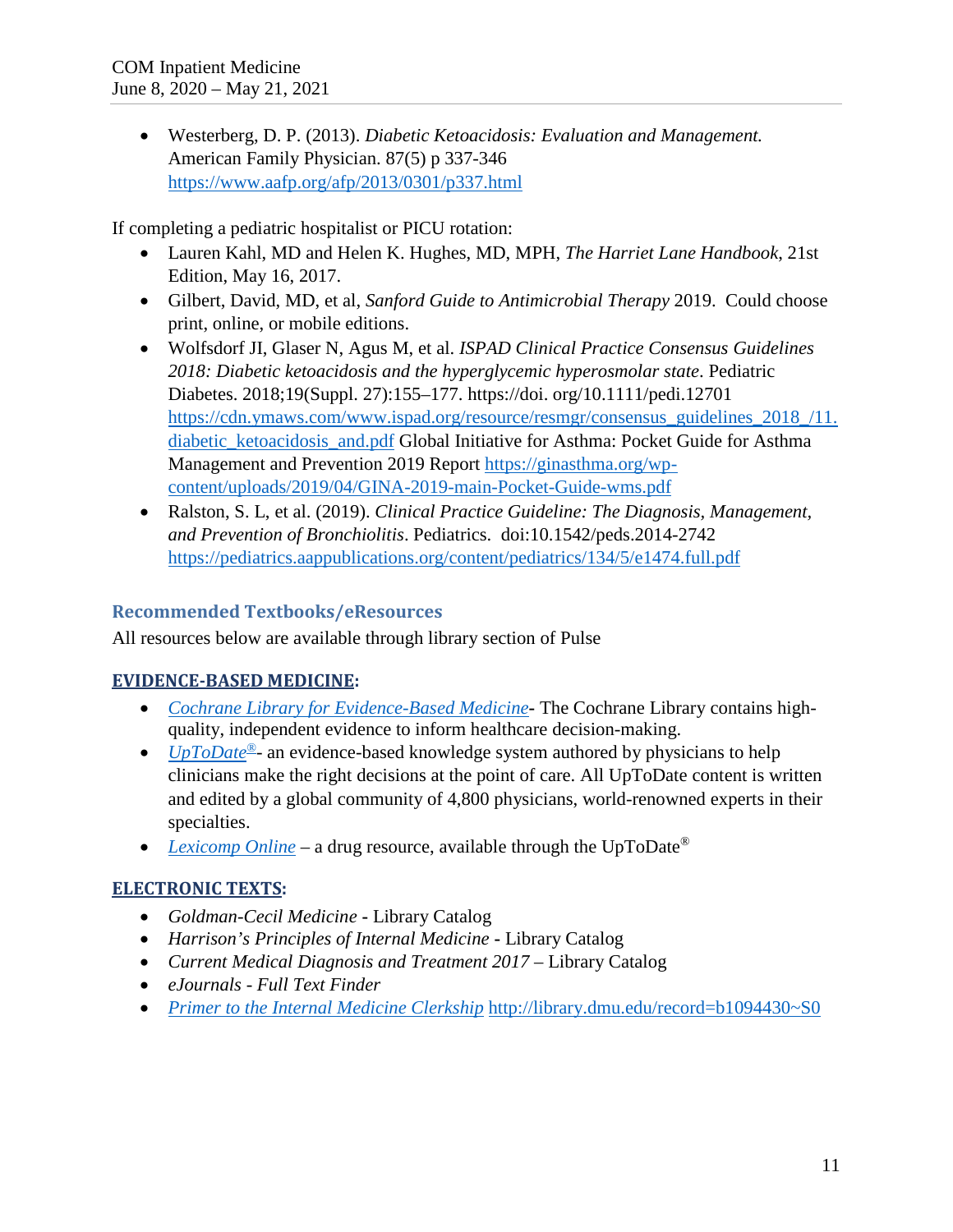# **COM Clerkship Syllabus Addendum**

# **COURSE POLICIES**

## **ATTENDANCE**

The educational hours will be determined by the preceptor and must be in accordance with ACGME work hour guidelines. Educational time/hours include clinical time and required didactic activities. Maximum educational time on a 4-week rotation is 320 hours. Students are expected to be on rotation at least 5 days per week. If a student is scheduled by the preceptor for less than 144 hours of educational time on a 4-week rotation, the student may learn from another preceptor, which preferably would be a physician but could be a physician assistant, nurse practitioner, certified nurse anesthetist, radiology technician, as long as this makes up no more than 25% of total rotation hours. If no other preceptors are available, the student must notify their clerkship coordinator as soon as possible to arrange for more clinical time elsewhere or an assignment. Students are to be on rotation no more than 6 consecutive days.

The link to the ACGME Common Program Requirements, which addresses duty hours, is [https://www.acgme.org/Portals/0/PFAssets/ProgramRequirements/CPRResidency2019.pdf.](https://www.acgme.org/Portals/0/PFAssets/ProgramRequirements/CPRResidency2019.pdf)

#### **ABSENCE POLICY**

*Absences:* Students may miss rotation time for several reasons, which may include illness, residency interviews, and educational conferences/absences. Regardless of the reason for the absence, the following procedure applies.

For excused absences, students are allowed to miss a maximum of two days during a two-week rotation and four days during a four-week rotation. No more than two days will be approved for a single event or activity and students are not to miss more than two days in a single week. Planned absences requested over the first two days of the rotation will not be approved.

Students missing any time on their rotation must notify the following individuals as soon as possible:

- clinical site and preceptor
- site coordinator, and
- DMU clerkship coordinator.

If the absence is greater than two days and because of illness, students are required to provide their clerkship coordinator with a physician's note. Notes from preceptors will not be accepted. The note must address the following:

- Documentation of the illness
- Documentation of the resolution of illness and release of the student back to duty.

*Unexcused Absences:* Absences are considered unexcused if the student fails to communicate their absence with the preceptor, site contact, and DMU clerkship coordinator or if an absence is not approved by Des Moines University. Unexcused absences will be tracked over the course of the clinical years. For the first unexcused absence, a student will receive a letter of warning. For the second unexcused absence, the student will receive a letter of warning and be referred to the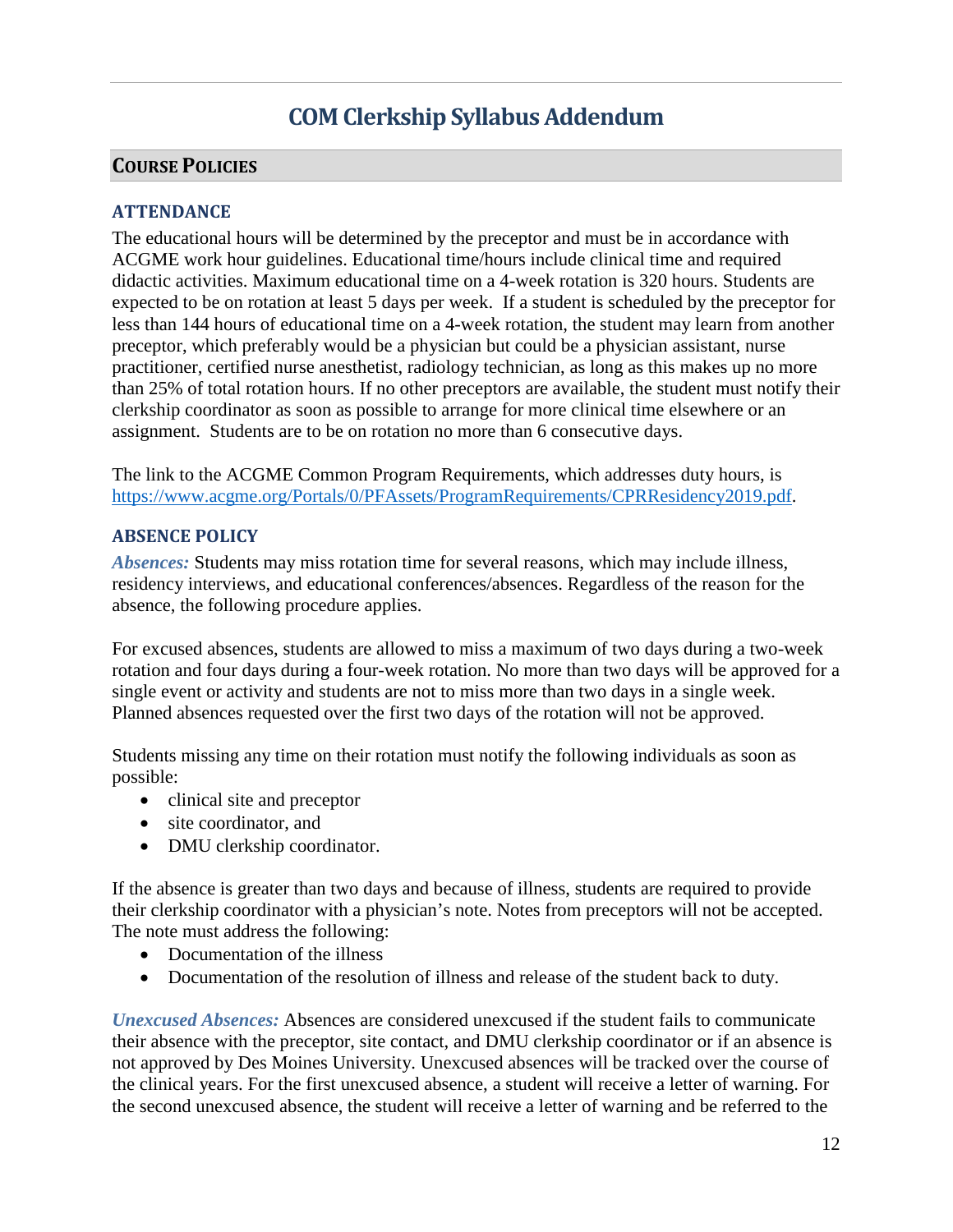Academic Progress Committee. If the student has a third unexcused absence during their clinical training, it will result in rotation failure.

*Absences for Residency Interviews and Board Exams:* Students may be absent from clinical rotations for board exams and residency interviews. The following guidelines apply for these specific circumstances:

- Students are encouraged to give as much notice to their clinical site and clerkship coordinator as possible when scheduling residency interviews. Des Moines University requests at least 14 days' notice when scheduling residency interviews. Exceptions can be made if a student is offered a last-minute interview spot, pending the approval of the clinical site.
- Exceptions may be made for maximum number of days missed from rotation to accommodate residency interviews. This is on a case-by-case basis and factors taken into account include:
	- o Total number of planned absences already scheduled during the rotation
	- o Number of days already planned to be missed during the same week as the pending request
	- o Days already missed from the rotation due to illness
	- o Structure of the rotation such as hours scheduled and ability to make up the clinical time
	- o Site specific policies regarding the maximum number of missed days allowed during the rotation
- All residency interview absences must be approved by the clinical site. Sites frequently have their own policies for maximum number of days missed from a rotation and minimum notice required for absences. In the case where a site's policy is more restrictive than the Des Moines University policy, Des Moines University will honor the site's policy.
- If missing a significant amount of time from a rotation for residency interviews, a student may be required to use time off in order to accommodate the time away from rotations.
- Board exam days are credited as clinical time, but travel days to the board exams are considered days off from rotations.

*Conference Absences:* Students are encouraged to engage in non-clinical opportunities while on clinical rotations. The following provides guidance for students to receive permission and credit for these activities. Each student can be approved for up to one conference absence per academic year. Some examples of educational activities include:

- OMM-related education activities for OMM Fellows, as approved by the OMM Department Chair
- Participation in national or state osteopathic, medical, or student boards/committees (e.g. AOA, ACOEP, ACOFP, COSGP, UAAO, AMSA, IOMA, etc.)
- Other educational activities as preapproved by the clinical site and Associate Dean for Clinical Affairs
- Students will be allowed to attend one medical conference per year for networking with residencies
- Master's courses required for dual degree students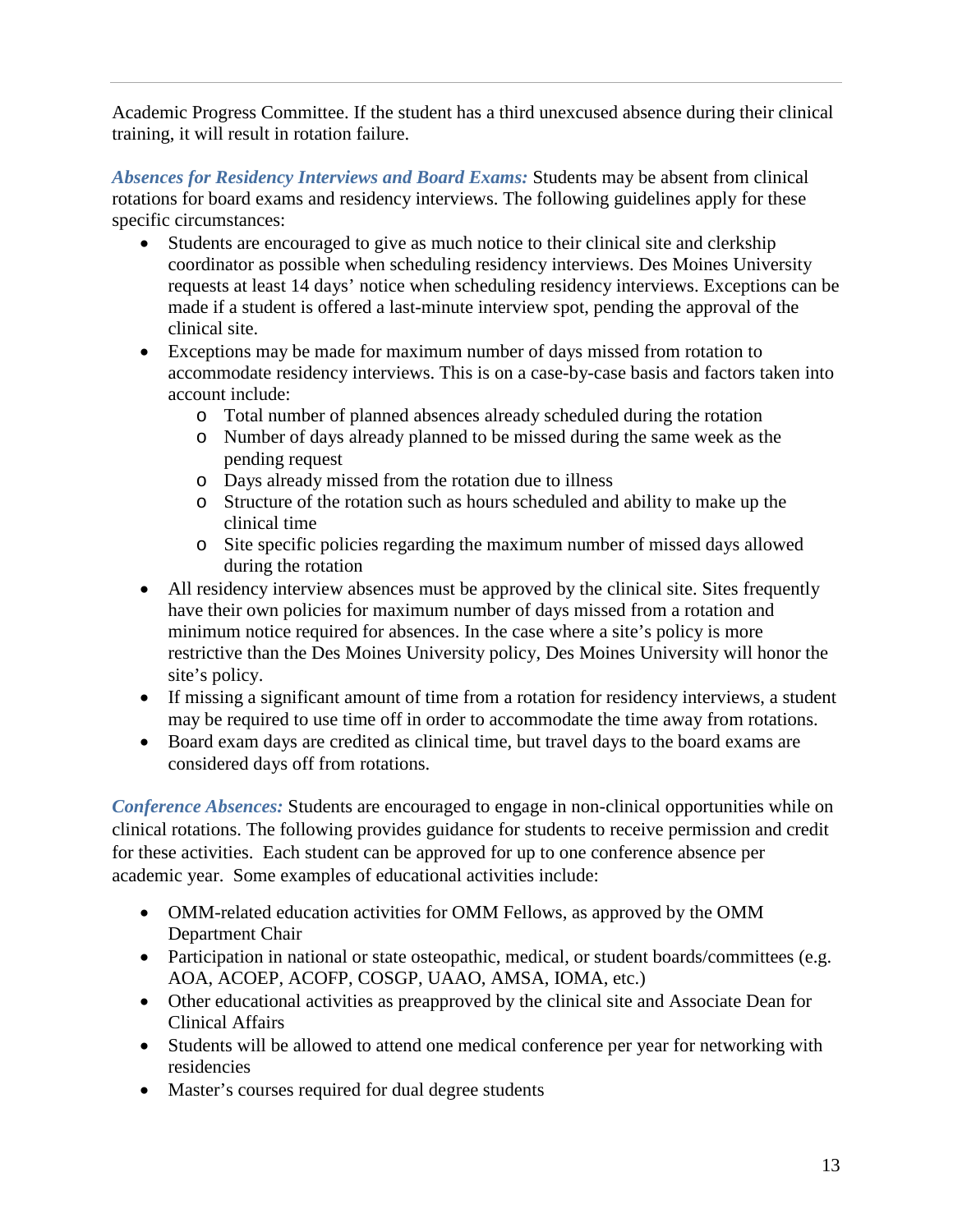Additional items to consider when requesting an educational absence follow:

- All educational absences are subject to the approval of the clinical preceptor, rotation site, and Office of Clinical Affairs
- In addition to the approval process outlined above, any educational absence that will be greater than two days will require any days greater than two days missed to be made up. Make up for educational absences must be clinical time outside time already scheduled on the rotation.
- When requesting the educational absence of greater than two days, the student should outline a plan for making up time otherwise the request may be sent back to the student or denied. If the time greater than two days missed cannot be made up with clinical experience, the request will be denied.
- The student may work with his or her preceptor, clerkship coordinator, Director of Undergraduate and Graduate Development, or Associate Dean for Clinical Affairs if needing assistance in creating a make-up plan.
- All requests should be submitted via Special Circumstance and at least 30 days prior to the date of the requested time off. Failure to adhere to this 30-day policy may result in denial of the request.
- As with all absences, all educational absences must be logged.
- Approval for an educational absence is subject to the student's overall academic and professional record.
- Travel to and from any activity is not considered clinical education time and will be included in the student's case log.
- Students are responsible for travel and conference expenses.
- Any student, absent from clinical rotations for an educational absence without seeking prior approval is in violation of this policy and may be subject to disciplinary action.

*Leaves of Absence:* Any extended absence, including those due to illness or family emergencies, may require the student to take a voluntary leave of absence (LOA). The student would have an opportunity to make up missed clerkship time at a later date. An LOA may delay the student's rotation schedule and subsequent advancement to the next academic year, graduation and/or match and residency.

*Make-up Policy:* Students will be required to make up excused missed rotation time if they miss more than two shifts in a week or the maximum missed time allowed for rotations as outlined under the "Attendance" heading. Students may make-up missed time by doing one of the following:

- Participate in clinical activity at the site on a weekend. This is the preferred make-up activity and will be the expected make-up plan if the site has weekend or extended weekday hours.
- If the rotation is at a site without weekend hours, the missed rotation time may be made up in the form of an assignment which may include:
	- o Online modules
	- o Reading assignment
	- o Research or practice improvement project
	- o Reflection paper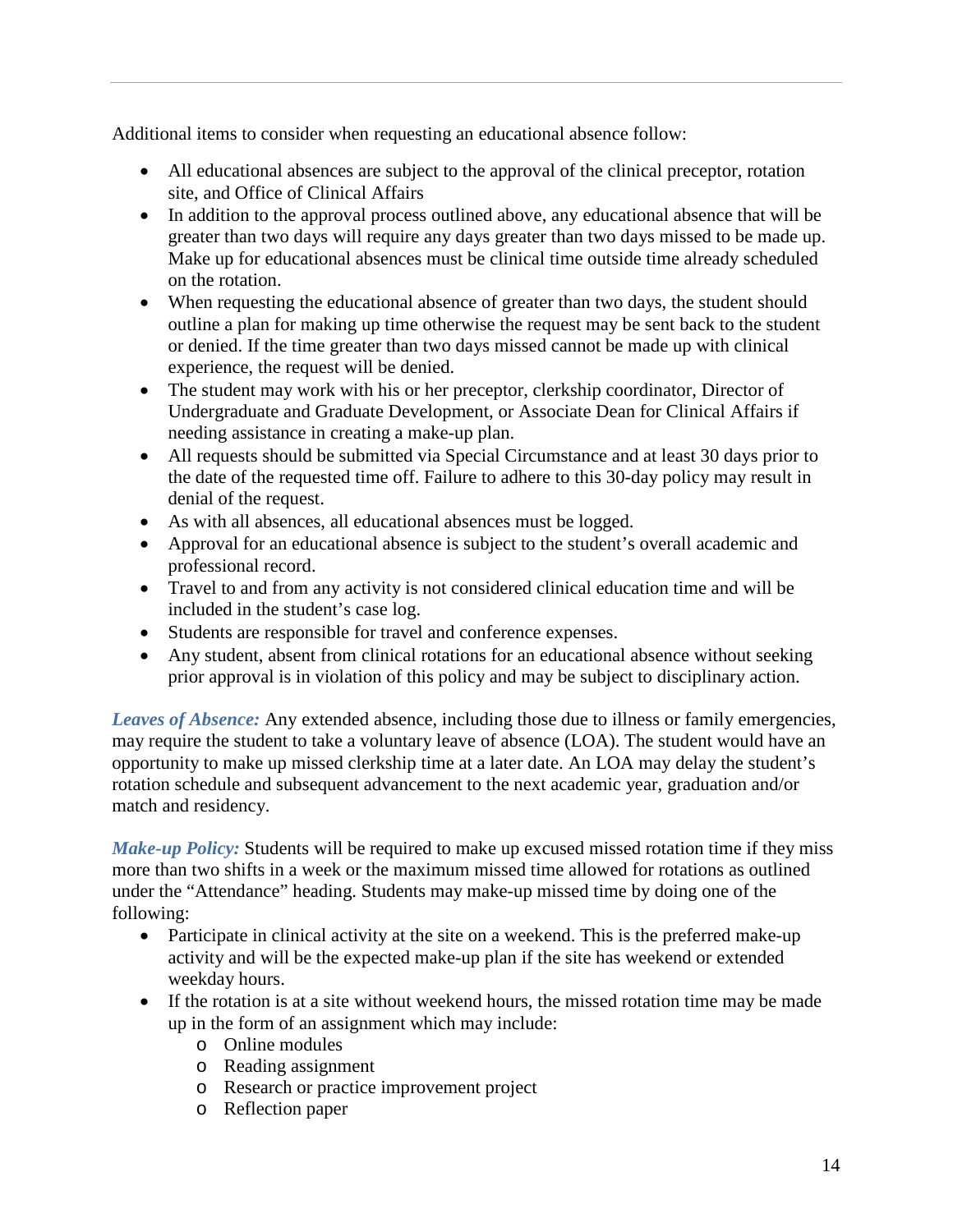The student's preceptor may be consulted when determining the requirements of the assignment. When notifying their clerkship coordinator of the missed time, the student should include a plan for making up time missed greater than two days. The student may work with his or her preceptor, clerkship coordinator, Director of Undergraduate and Graduate Development, or Associate Dean for Clinical Affairs if needing assistance in creating a make-up plan. Students who do not make up missed rotation time may delay their progression to the next academic year, graduation and/or match eligibility.

Didactic sessions missed will be made up as decided by the clerkship director on a case-by-case basis. Post rotation exam make-up is discussed in the Post Rotation Exam Policy section.

*Holiday Policy:* Students are expected to be on rotation on holidays unless the facility is closed, and/or they are told not to attend by their preceptor or site contact. As with all absences from rotation, regardless of reason, holiday absences must be logged in the case logs.

*Inclement Weather Policy:* Students will likely encounter inclement weather during their clinical years. If a student has been notified by the site that s/he is not expected on rotation due to inclement weather, the student should select a reading topic to do from home. If a student feels that his or her safety is at risk if traveling to rotation in inclement weather, he or she must notify the site, preceptor, and DMU clerkship coordinator immediately of the decision to be at home and, in addition, notify his or her coordinator of the topic they will study from home. As with all absences from rotation, regardless of reason, inclement weather absences must be logged in the case logs.

### **EVALUATION**

### **Examinations and Other Summative Assessment Methods:**

A clinical evaluation form must be completed by the attending physician and submitted to the Office of Clinical Affairs at the completion of each clinical rotation in order for a grade to be assigned. For rotations where the student works with residents, a resident may complete the clinical evaluation form, but it must be co-signed by the attending physician. Only one evaluation form will be accepted for each rotation. In order to receive a passing grade in a core rotation that requires a post rotation exam, a student must pass both components: the clinical evaluation and the post rotation exam.

#### **Grading:**

For the core clinical clerkships of family medicine, general internal medicine, psychiatry, general pediatrics, general surgery, obstetrics/gynecology, and emergency medicine, the following grades are possible: Honors, High Pass, Pass, and Fail. All other rotations, both elective and required, are pass/fail.

If the student receives four or five "below expectations" ratings on a single preceptor evaluation, the student will be issued an academic warning letter. If a student receives four or five "below expectations" on a single preceptor evaluation a second time, the student will be referred to the Academic Progress Committee for poor performance. They will be required to meet with the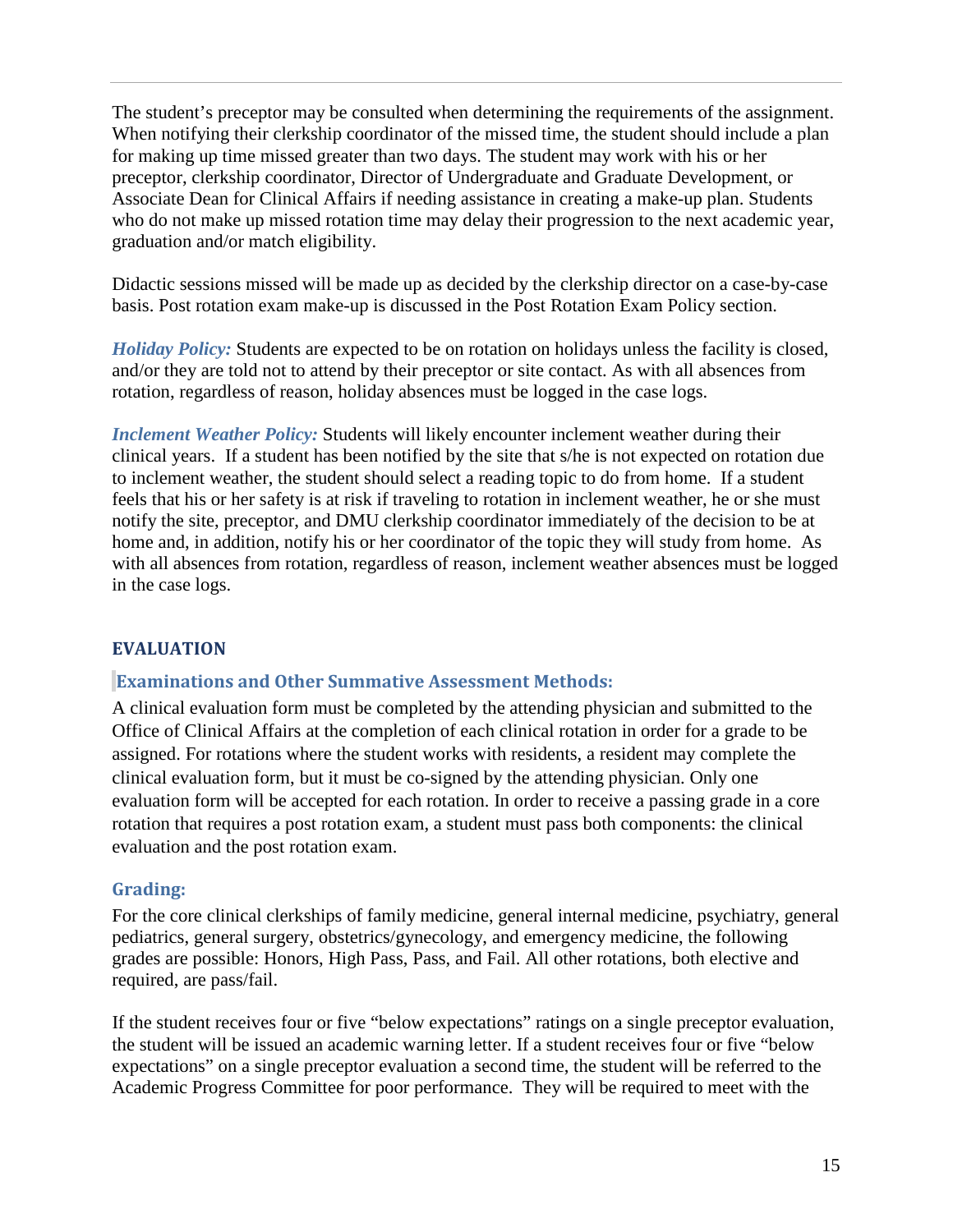Clerkship Director or Associate Dean for Clinical Affairs to discuss the student's areas for improvement and develop an action plan for improving performance.

*Core Clinical Clerkships:* Grading for the core clinical clerkships are determined by the preceptor evaluation and post rotation examination scores. Both components must be passed for the student to receive a passing grade. Core clinical clerkships are the required third year family medicine, general internal medicine, obstetrics and gynecology, psychiatry, general surgery, and general pediatrics. The required emergency medicine, which can be completed in either the OMSIII or OMSIV year, is also considered a core clinical clerkship. These are the only rotations where a "Honors" or "High Pass" grade is possible. Criteria for Honors and High Pass are below.

| <b>Score Ranges</b>                                                                                                                                                                  | Grade      |
|--------------------------------------------------------------------------------------------------------------------------------------------------------------------------------------|------------|
| Average rating in both the BMD and PED of $\geq 4.6$<br>AND a COMAT score of $\geq$ 105                                                                                              | $Honors*$  |
| Average rating in both the BMD and PED of $\geq 4.6$<br>AND a COMAT score of $\geq$ 95 OR<br>Average rating in both the BMD and PED of $\geq 4.0$<br>AND a COMAT score of $\geq$ 105 | High Pass* |

BMD: Biomedical Domain on the clinical evaluation

PED: Professionalism and Ethics Domain on the clinical evaluation

\*To earn an Honors or High Pass grade in a clerkship, a student must not have any unauthorized absences during the clerkship and must not have failed the COMAT on initial attempt. The student must also be in compliance with the case log policy.

*Clerkship Failure:* A failing grade will be issued to any student who receives one of the following during a single rotation:

- 1. Three confirmed unexcused rotation absences.
- 2. Failing scores on all of the following key exams required for successful completion within a core clerkship - post-rotation exam, retake of post rotation exam, and oral exam.
- 3. One or more "unacceptable" ratings on any single preceptor evaluation form.
- 4. Six or more "below expectations" ratings on any single preceptor evaluation form.

*Post Rotation Exam Policy:* The following policy applies to all students on their third-year core required rotations which include: Family Medicine, General Internal Medicine, General Pediatrics, General Surgery, OB/GYN and Psychiatry. This policy also pertains to students on their 3<sup>rd</sup> or 4<sup>th</sup> year Emergency Medicine or OMM rotations.

- 1. All students are required to take a post rotation examination after each core rotation. The Family Medicine post rotation exam is to be taken after the  $1<sup>st</sup>$  four-week required Family Medicine rotation. The post rotation exam must be taken on the last Thursday or Friday of the clinical rotation.
	- Emergency Medicine, Family Medicine, General Surgery, Internal Medicine, OB/GYN, Pediatrics and Psychiatry examinations will be completed through the NBOME – COMAT website. The minimum passing score is 80.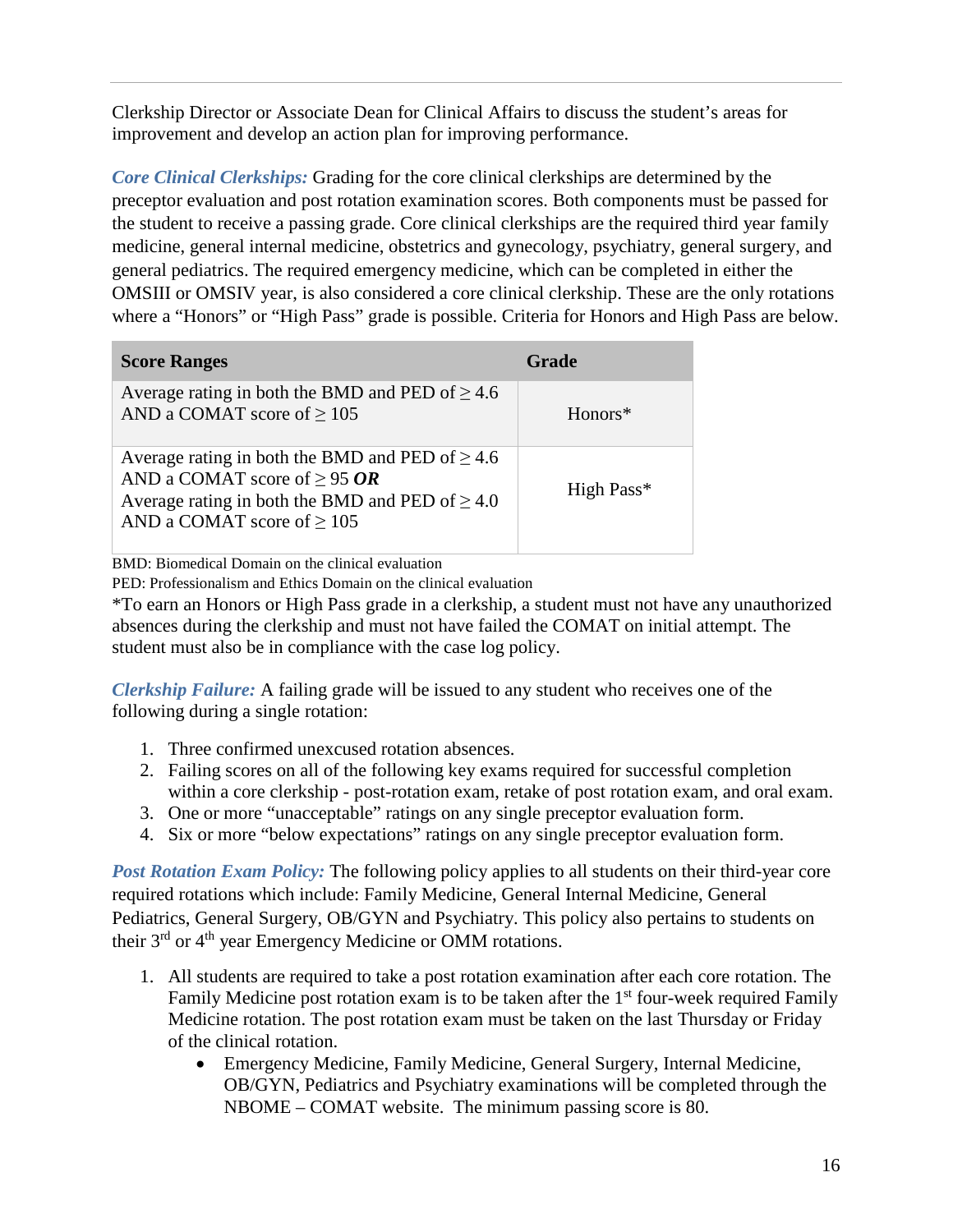- OMM examinations will be completed through the learning management system. The minimum passing score is 70.
- Any student on a clerkship with a required post rotation exam will receive an email from the department's academic assistant mid-way into the rotation to arrange the exam. If a student has not received information on the exam, the student is required to contact the appropriate academic assistant by Tuesday morning of the 3<sup>rd</sup> week of the rotation to ensure that all students are enrolled for the exam.
- All exams must be monitored by a DMU-approved proctor.
- No food, drinks, books, notes, PDAs, i-Touches, cell phones, or other electronic devices are allowed during the exam.
- If students take an end-of-rotation exam on Thursday or Friday morning, they are expected to report to their clerkship following the exam.
- Accommodations granted to students by DMU will be honored in the post rotation exam.
- 2. Extensions for completing these examinations may be authorized due to illness or emergencies. To be considered for an extension, the student must:
	- Contact the department academic assistant via phone or email as soon as the student realizes that an extension is required.
	- Explain the circumstances regarding the situation, and why it will not be possible to complete the examination within the specified period of time.
	- Granting of extensions will be approved on a case-by-case basis. The clerkship director will make the final decision as to whether or not an extension is granted.
	- If granted an extension, students are expected to take the end of rotation exam by the deadline set by the Clerkship Director or the exam attempt will be recorded as score of 0.
- 3. Post Rotation Exam Failure:
	- Students who fail their post rotation exam will not be eligible for Honors or High Pass for that rotation.
	- Students must contact the department's academic assistant within 48 hours of being notified of an examination failure to arrange a retake of the examination.
		- o The post rotation examination must be retaken within 14 calendar days of the notification of the initial exam failure. If a student does not retake the post rotation exam within 14 calendar days of the notification of initial exam failure, the posted score for the second attempt will be recorded as a 0.
		- o If the student achieves a score of 80 or higher on the retake, the minimum passing score of 80 will be reported to Clinical Affairs.
	- Students who fail the post-rotation retake must contact the department's academic assistant within 48 hours.
		- o The academic assistant will schedule the student for an oral examination.
		- The oral remediation exam will be videotaped/recorded.
		- o The clerkship director, as well as other DMU faculty members, will be present for the administration of each oral examination.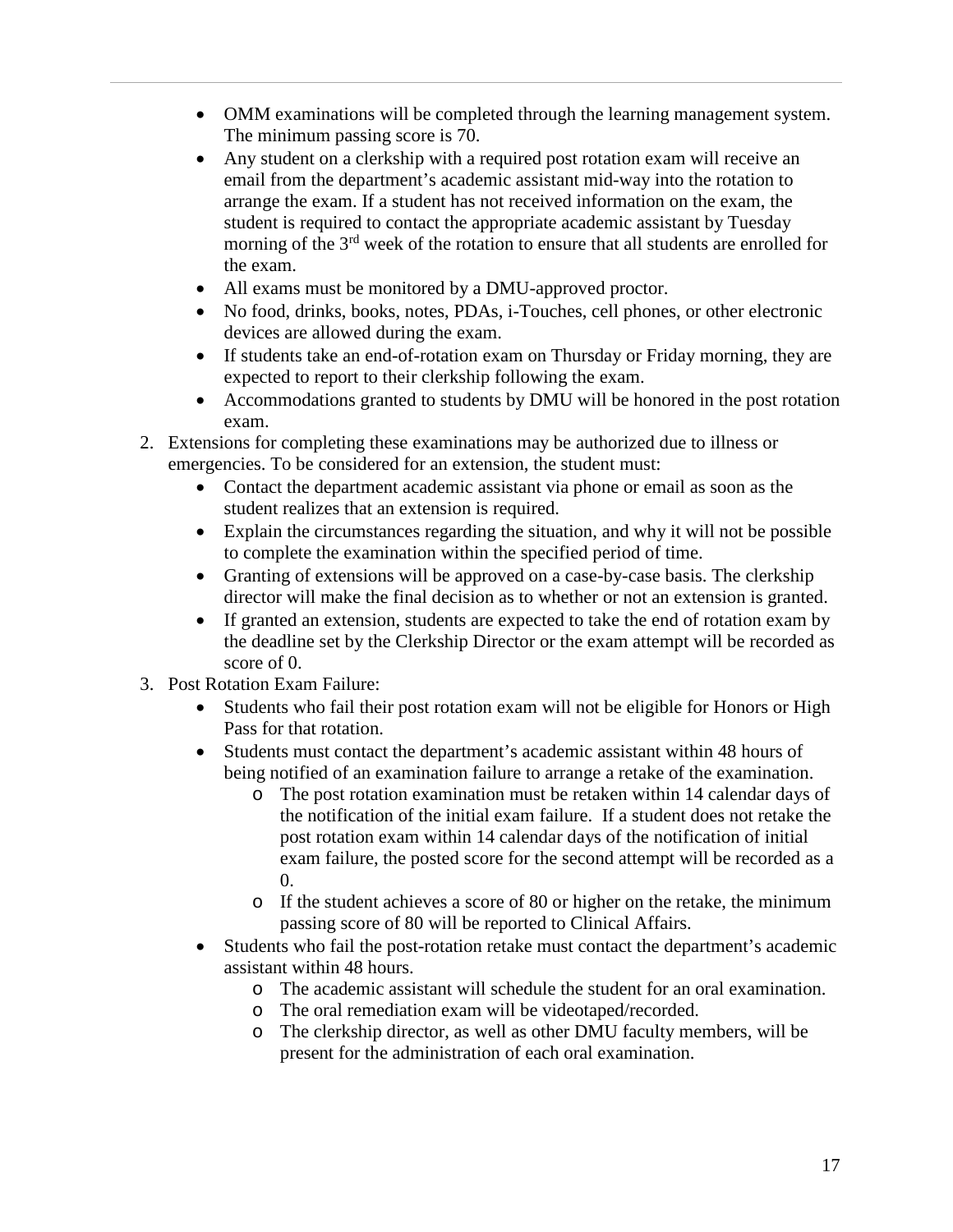- o The student is responsible for making all arrangements, including time off from their current rotation as well as travel back to the University for the oral examination.
- o Failure of the oral examination will result in failure of the rotation.
- o The oral examination will be taken within 28 days of the notification of the failure of the second end of rotation exam. If the student does not take the oral examination within 28 days of the notification of failure of the second end of rotation exam, a failing score will be entered for the oral exam and the student will fail the rotation.
- o Oral examination details:
	- o The oral examination will be face to face with the student and examiners, taking place on campus or via teleconference technology.
	- o At least two examiners will conduct the oral exam, including the clerkship director. All examiners must be clinicians.
	- o Each examiner will test on content within the scope of his or her area of expertise.
	- o Content of the oral exam will be based on the clerkship syllabus.
	- o Oral examinations will not last longer than 90 minutes.
	- o All oral examinations will be video-taped.
	- o The grading of the examination is determined by the clerkship director. The oral examination score will be reported to Clinical Affairs as "pass" or "fail".